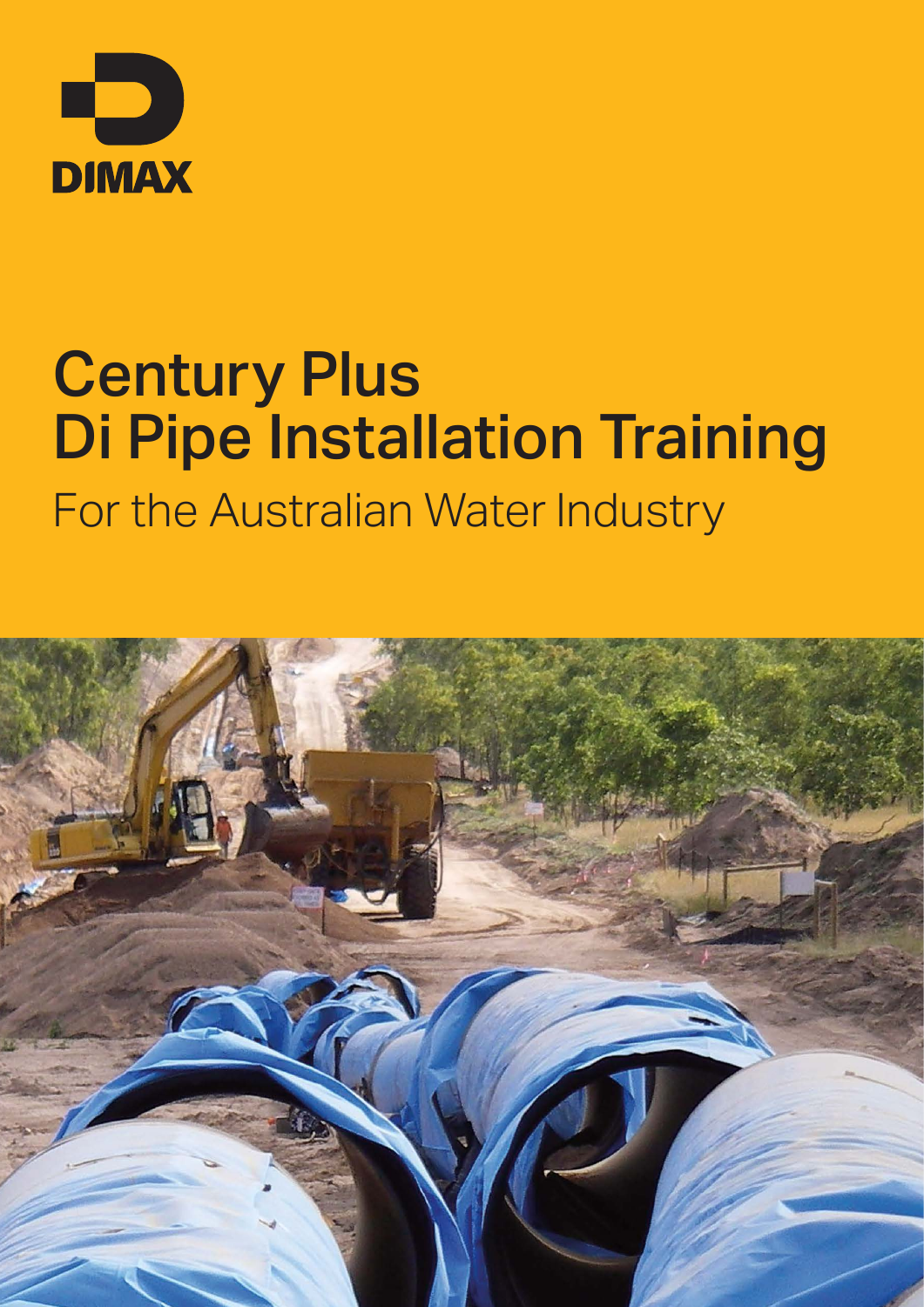# Century Plus

## Construct and Install Ductile Iron Pipeline Satems

### Program Overview & Outline

#### **Overview**

This training package supports the attainment of skills and knowledge required for field and operational staff with responsibility for ensuring that water distribution assets are constructed and installed in a safe and timely manner.

Viadux delivers this training package in all states & territories of Australia.

The course has been developed to provide the correct information for pipe layers to correctly install Ductile Iron pipelines used for water, sewage and irrigation across Australia.

Viadux delivers a practical program where participants are required to demonstrate competency in handling and laying of DI pipelines to accepted industry standards.

#### **Delivery**

Courses are either delivered at main venues operated by Viadux or alternatively at remote locations for major pipeline projects.

#### Pre-requisites

There are no pre-requisites for entry to this course.

#### **Objective**

To provide pipelayers with a sound basis of efficient and competent methods of installation and reinstatement of pipeline coatings and linings to relevant manufacturers and industry standards.

#### **Outcomes**

- 1. Plan and prepare for construction & installation
- 2. Construct and install distribution assets, pipes and associated fittings
- 3. Confirm work quality
- 4. Finalise work

Successful completion of the training workshop and assessment tasks will result in Viadux Certification in competency to "Construct and Install Ductile Iron Pipeline Systems"

#### Who Should Attend

Personnel involved in the construction and pipeline industry. The program is designed for general pipelayers, leading hands and supervisors, as well as for engineering personnel in order to gain general pipeline construction & installation knowledge.

#### Course Length

One full day (8am – 4pm) of facilitated training including a theoretical and a practical assessment.

Please be on site at 7:45am for a 8am start.

#### **Cost**

Please note a minimum of 10 people are required for a full course to run. Cost includes all program handouts/manuals.

| No. of<br><b>Attendees</b> | Cost per<br><b>Attendee</b> |
|----------------------------|-----------------------------|
| 1 or $2$                   | \$490                       |
| $3+$                       | \$420                       |
| <b>Full Course</b>         | Contact Us                  |

All prices are in Australian Dollars and are exclusive of GST.

Attendees must be from the same organisation to qualify for the multiple attendee discount.

#### Additional Costs

Re-assessments and refresher training (metro): AUD\$120.00 plus GST per person. For non-metro reassessments or refresher training, please contact Viadux.

Reissue of certificates and/or registration cards: AUD\$80.00 plus GST.

#### Payment

Course payment can be made through any Viadux or Reece Group branch, or over the phone.

Course fees must be received prior to the date of training. Please notify the Viadux Training Manager when payment has been made.

#### Off-site Facility Requirements

For all off-site training, a whiteboard, chairs & tables and electricity need to be supplied by the venue. Please advise us if you cannot supply these items by contacting the Training Manager - Tel: 0429 926 488

#### Competency Based Training & Assessment

Competency-based training (CBT) is an approach to vocational education and training that places emphasis on what a person can do in the workplace as a result of a combination of hands-on experience and completing a structured training program.

A student is competent when they are able to apply their knowledge and skills to successfully complete specific work activities in a range of situations and working environments.

#### Assessments

Assessment is the process of collecting evidence and making a judgement on whether competency has been achieved.

The purpose of assessment is to confirm that a student can perform to the standard expected in the workplace, as expressed in the relevant endorsed industry or enterprise competency standards.

For this workshop, competency is assessed through:

- › Successful completion of a theoretical assessment exercise using the Ductile Iron Pipe Handling & Installation Manual; and
- Successful demonstration of practical understanding and application of handling and laying particular pipe materials; and
- **>** Evidence from learning activities.

On successful completion of the unit, a student will be assessed as either Competent and will gain Viadux certification; else if not successful - Not-Competent.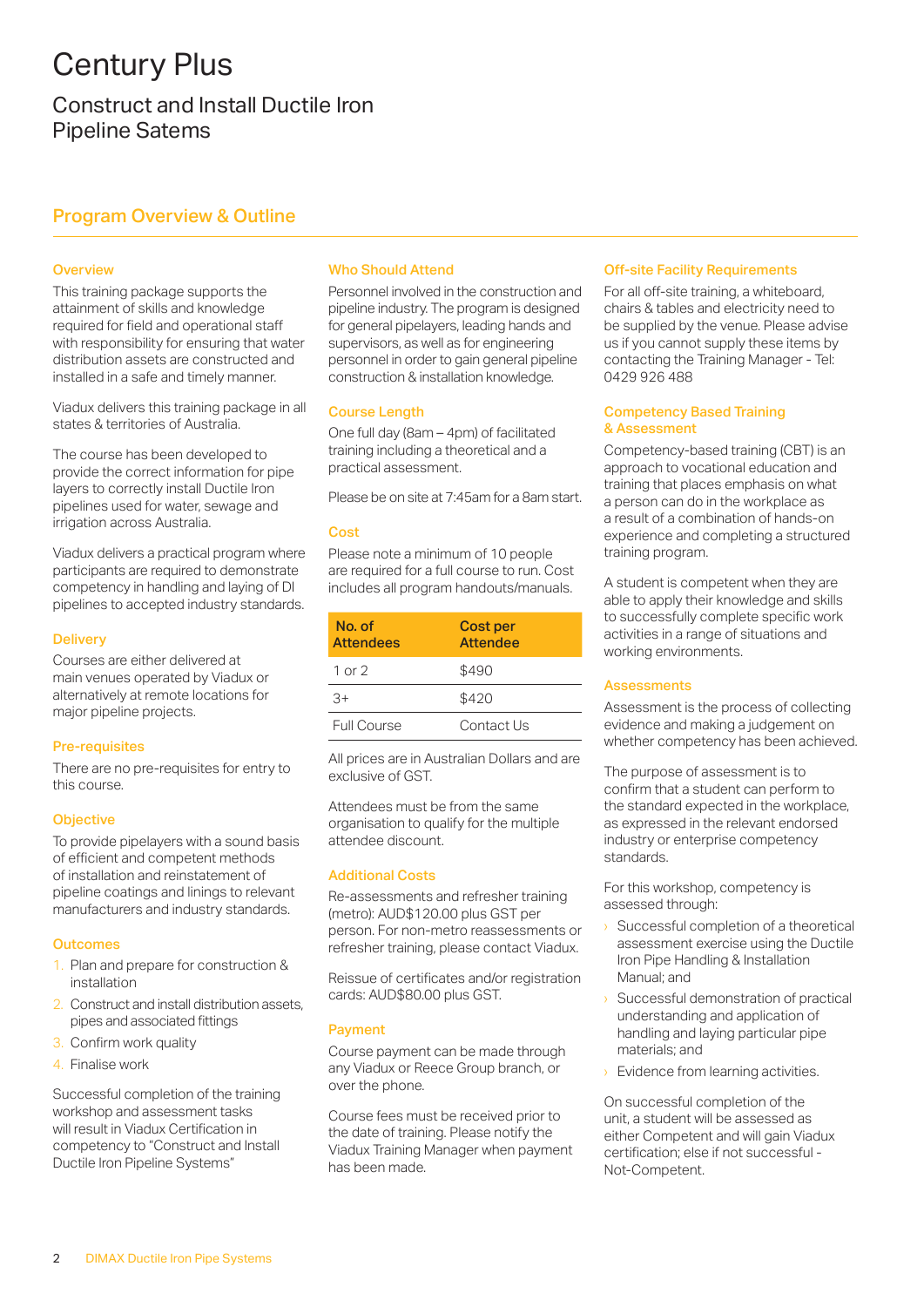#### Assessment Policy

Students have the right to appeal against an assessment if they are deemed not competent.

All students have access to reassessment on appeal. Please refer to the Complaints & Appeals Policy further in this document on how to appeal.

A re-assessment charge of AUD\$100.00 plus GST (metro) per person applies. For non-metro areas, please contact the Viadux Training Manager.

#### Refresher Training

It is recommended by Viadux, but not mandatory, that students undertake a refresher training course, in Construct and Install Ductile Iron Pipeline Systems, on a 5 yearly basis. Refresher training consists of attendance of a full workshop and undertake the theoretical and practical assessment as conducted per the full course.

- › A reassessment charge of AUD\$120.00 plus GST (metro) per person applies.
- › For non-metro areas, please contact the Viadux Training Manager.

#### Special Needs (Access & Equity)

Viadux recognises that there will be students with special needs, a range of levels of education and diverse learning backgrounds.

Viadux is committed to providing an inclusive learning environment.

Viadux shall ensure all students have an equal opportunity to learn and better themselves. As such, aid will be provided to those who require additional help in these areas, so as to maximize their ability to undertake their training effectively. (e.g. In case of literacy & numeracy issues, the trainer will organise a verbal questioning of the theoretical assessment as a one-on-one session on the day, if time permits, or alternatively by means of a one-on-one session the following day.)

Students seeking assistance are required to contact the Training Manager prior to the course, on: Tel: 0429 926 488.

#### Privacy Principles & Policy

In accordance with the Viadux Privacy Policy, Viadux is committed to protecting the privacy and personal information of all our students. A copy of the Viadux privacy policy is available by contacting the Training Manager on: Tel: 0429 926 488.

#### Purpose

Viadux only collects necessary student information for the purpose of managing training records and issuing refresher reminders.

#### Use and Disclosure

Except as required under Australian law, student information will not be disclosed to a third party without the consent, by means of a written request, from the student or their employer only.

#### Security

Viadux ensures that student's personal information is maintained by keeping student records and personal information secure.

Student records are maintained in secure electronic files which are password protected and only accessible by authorised staff. Paper based documents are stored in locked cabinets.

#### Resolving Privacy Issues

If a student or individual wishes to raise or discuss any issues relating to privacy issues, these can be done in a number of ways:

- › Contact the Training Manager (contact details provided in this form)
- Contact the Viadux Human Resources Manager (contact details available upon request)

#### Complaints & Appeals Policy

Viadux Training strives to ensure that each student is satisfied with their learning experience and outcome.

In the event that this is not the case, students have access to the Viadux Training Department complaints and appeals process. The Client Appeals & Complaints Procedure ensures that fair and equitable processes are implemented for any complaints or appeals against the Viadux Training Department. Students have the right to appeal against an assessment. The Viadux Client Appeals & Complaints procedure and Complaints form are available by contacting the Training Manager – Tel: 0429 926 488.

#### Students Rights & Obligations

As a student of Viadux Training Department you have the following rights and obligations/responsibilities:

- › Be treated fairly and with respect by other course members and staff;
- learn in an environment free of discrimination and harassment;
- › Learn in a supportive and safe environment which includes assistance with any language, literacy or numeracy concerns you may have. Extra assistance will be provided to you if required. Students seeking assistance are required to contact the Training Coordinator prior to the course, or alternatively the Training Administrator – Tel: 0429 926488. Refer to Special Needs section.
- Study a program which meets current industry standards and assessment requirements;
- › Have your work assessed as promptly as possible and to receive feedback;
- Have personal records kept private and made available only to authorised users; Refer to Privacy Principles.
- Appeal results and access the review process in accordance with principles; Refer to Complaints & Appeals Policy.
- Ensure all course participants receive equal opportunities and gain the maximum from their time with us, these rules apply to all people that attend any of our sessions. Any person(s) whom displays dysfunctional or disruptive behaviour may be asked to leave the session and / or the course.